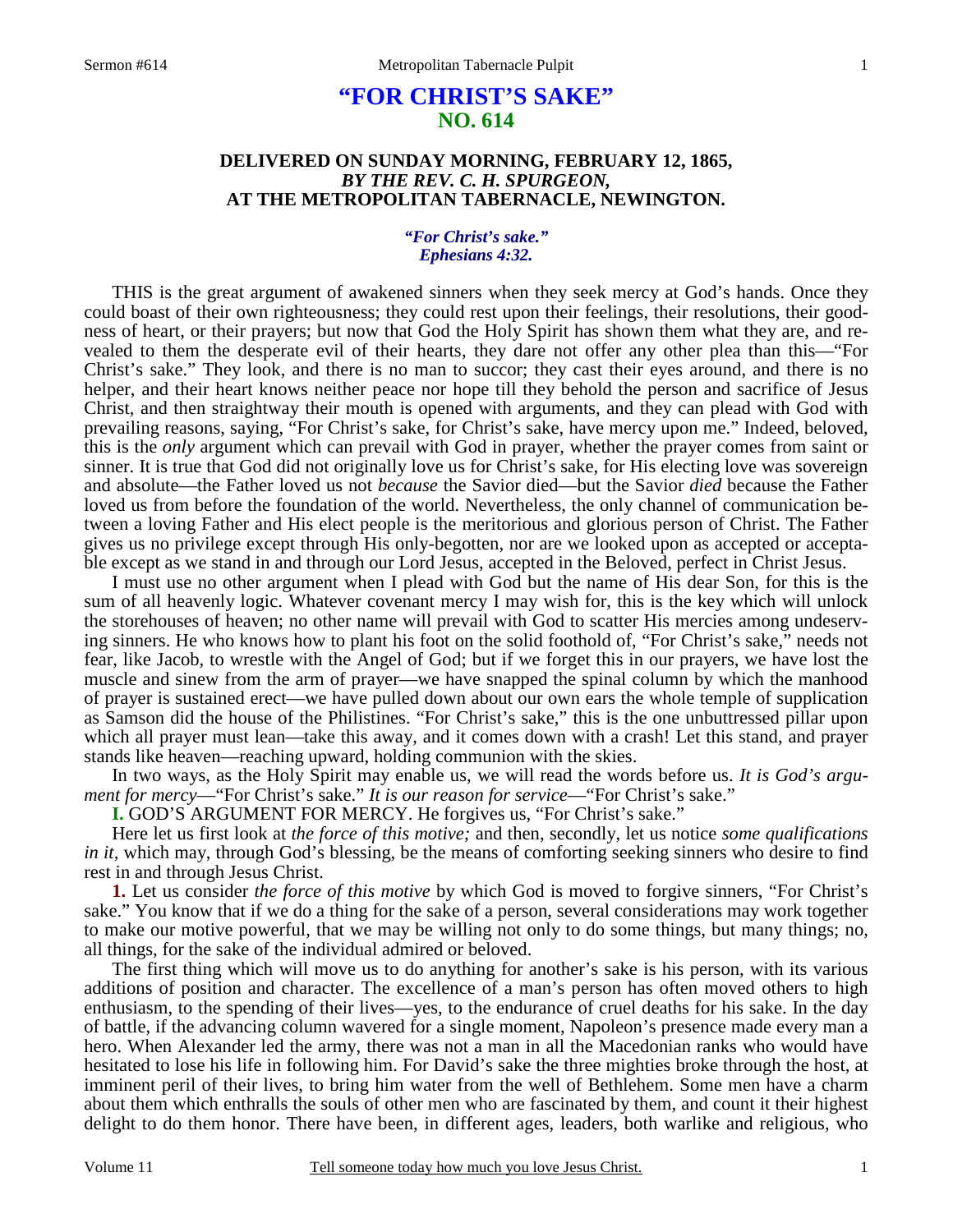have so entirely possessed the hearts of their followers, that no sacrifice was counted too great, no labor too severe. There is much to move the heart in the excellence of a person. How shall I, in a fitting manner, lead you to contemplate the person of our Lord Jesus Christ, seeing that His charms far exceed all human attractions as the sun outshines the stars? Yet this much I will be bold to say, that He is so glorious that even the God of heaven may well consent to do 10,000 things for His sake! Brethren, we believe our Lord Jesus Christ to be very God of very God, co-equal and co-eternal with the Father, essential Deity. Jesus is no distinct God, separate from the Father, but, in a mysterious manner, He is one with the Father, so that the old Jewish watchword still stands true. "Hear, O Israel: the Lord our God is one Lord." And yet Jesus is Jehovah-Tsidkenu, the Lord our righteousness. Besides this, He, for us men, and for our salvation, took upon Himself the form and nature of man—became incarnate, as the virgin's Son, and, as such, lived a life of perfection, never sinning, always full of love and holy service, both to God and man. There He stands—by the eye of faith we may see Him—"God over all, blessed forever," and yet man, of the substance of His mother, He stands to plead before the eternal throne; Almighty God, all-perfect man. He wears upon His head a crown, for He is a Prince of the house of David, and His dominion is an everlasting dominion!

 Upon His bosom glitters the bejeweled breastplate, for He is a Priest forever, after the order of Melchizedek, and over His shoulders hangs the mantle of prophecy, for He is a Prophet, and more than a prophet. Now, as He stands there, adored of angels, worshipped by cherubim and seraphim, having the keys of heaven, and earth, and hell, at His side—Master of winds and waves, Lord of providence, the Wonderful, the Counselor, the Mighty God, the Everlasting Father, the Prince of peace, the King of kings, the Lord of lords—I wonder not that such a person should prevail with the Father, and that God, for His sake, should bestow innumerable blessings upon the unworthy for whom He pleads! He is the chief among 10,000 and the altogether lovely! His head is as much fine gold! His lips like lilies dropping sweet smelling myrrh! His countenance is as Lebanon, excellent as the cedars! His mouth is most sweet—yes, He is altogether lovely—

*"The whole creation can afford But some faint shadows of my Lord; Nature, to make her beauties known, Must mingle colors not her own. Nor earth, nor seas, nor sun, nor stars, Nor heaven, His full resemblance bears; His beauties we can never trace, Till we behold Him face to face."* 

In the surpassing majesty of His person lies a part of the force of the plea.

A far greater power lies in near and dear *relationship*. The mother, whose son had been many years at sea, pined for him with all a mother's fondness; she was a widow, and her heart had but this one object left. One day there came to the cottage door a ragged sailor; he was limping on a crutch and seeking alms. He had been asking at several houses for a widow of such-and-such a name. He had now found her. She was glad to see a sailor, for never since her son had gone to sea, had she turned one away from her door, for her son's sake. The present visitor told her that he had served on the same ship with her beloved boy—that they had been wrecked together, and cast upon a barren shore—that her son had died in his arms, and that he had charged him with his dying breath to take his Bible to his mother. She would know by that sign that it was her son—and to charge her to receive his comrade affectionately and kindly for her son's sake. You may well conceive how the best of the house was set before the stranger! He was but a common sailor; there was nothing in him to recommend him; his weather-beaten cheeks told of service, but it was not service rendered to her—he had no claim *on her,* and yet there was bed and board and the widow's hearth for him. Why? Because she seemed to see in his eyes the picture of her son—and that book, the sure token of good faith, opened her heart and her house to the stranger. Relationship will frequently do far more than the mere excellence of the person.

Think, brethren—Jesus Christ is the only-begotten Son of God! Our God had but one begotten Son, and that Son, the darling of His bosom. Oh, how the Father loves Him! It is not possible for us to measure divine love, for we have no measuring line. Human love at best is only finite even when it reaches its very highest. When we plunge into the depths of human love, there is yet a bottom, but divine love has neither shore nor boundary. Little can we tell what *unity of essence* means. The divine persons are one in essence—one God. We cannot, therefore, conceive what affection must spring from this closest of all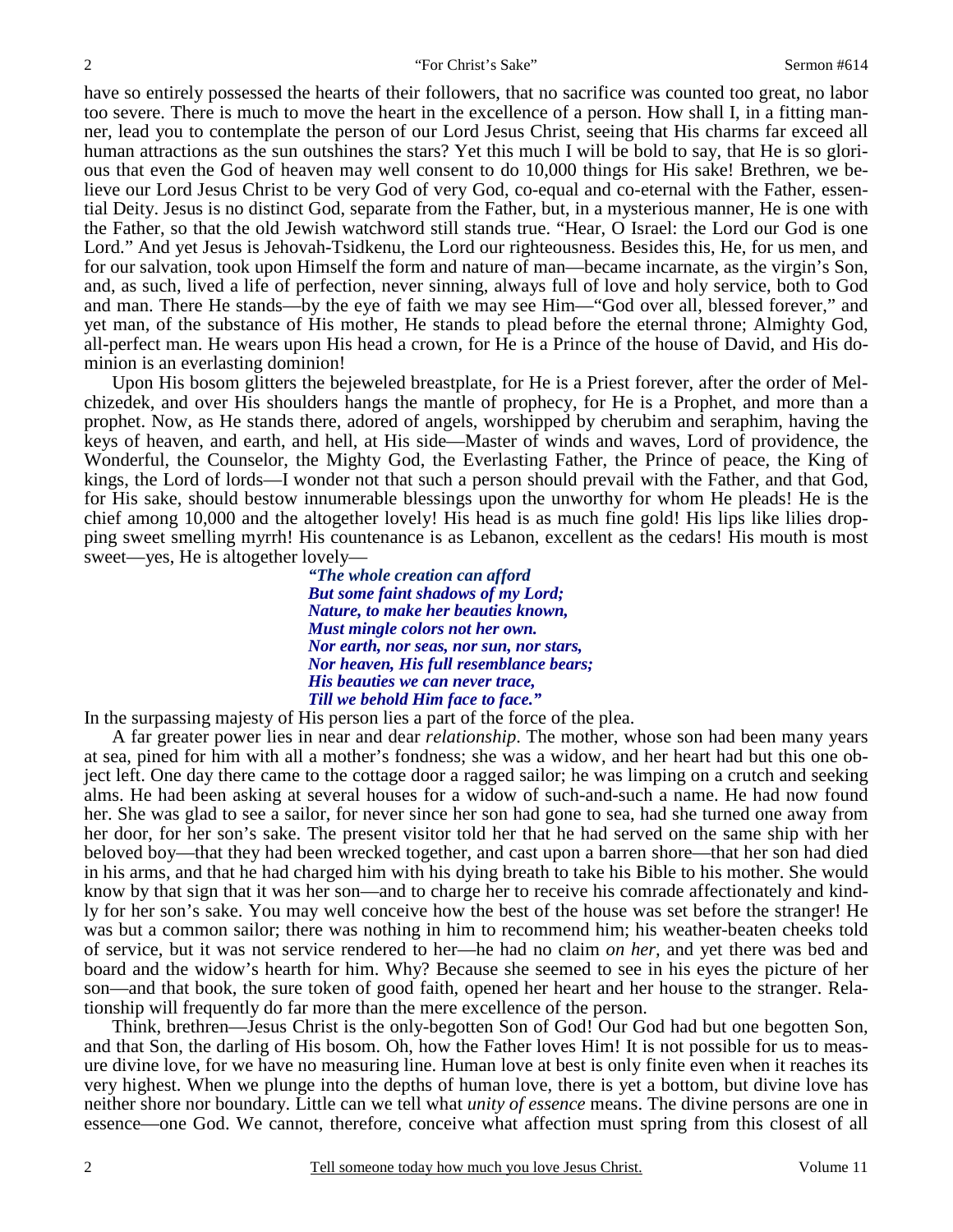#### Sermon #614 "For Christ's Sake"

3

known unities. Oh, how Jehovah loves Him! And yet that dear Son of His, for our sakes left the starry throne of heaven, became a man, suffered, bled and died! And when we come to mercy's bar, bringing with us Christ's own promise, the eternal Father sees Jesus in our eyes—bids us welcome to mercy's table, and to mercy's house for the sake of Him who is His only-begotten Son.

 Still I have only advanced to the border of my subject. The force of the words, "For Christ's sake," must be found deeper still, namely in *the worthiness of the person and of His acts.* Many peerages have been created in this realm which descend from generation to generation, with large estates, the gift of a generous nation, and why? Because this nation has received some signal benefits from one man, and has been content to ennoble his heirs forever for his sake. I do not think there was any error committed, when Marlborough or Wellington were lifted to the peerage—having saved their country in war, it was right that they should be honored in peace. And when, for the sake of the parents, perpetual estates were entailed upon their descendants, and honors in perpetuity conferred upon their sons, it was only acting according to the laws of gratitude. Let us think of what Jesus Christ has done, and let us understand how strong must be that plea—"For Jesus' sake." The law of God was violated; Jesus Christ came into the world and kept it—kept it so that out of the whole ten commandments, there is not one whose clamorous tongue can lay anything to His charge. Here was a divine dilemma—God must be just, yet He willed to save His people. How could these two things meet? Where was the man who could break down the mountain which separated justice and mercy, so that they could kiss each other? God must punish sin, and yet He will be gracious to whom He will be gracious. How shall these two things agree? Forth came the priests, with their various sacrifices, but the slaughter of bullocks, and heifers, and rams, and hegoats could not make God just. What comparison could there be between rivers of blood of fed beasts, and the sin of man? But Jesus came—the great solution of the divine enigma—Jesus came—eternal God, but yet perfect man, and He bowed His head to the ignominious death of the cross! His hands were pierced! His feet were nailed—His soul was sorrowful, even unto death—

> *"Jesus, our Lord and God, Bore sin's tremendous load. Praise His name! Tell what His arm has done, What spoils from death He won! Sing His great name alone. Worthy the Lamb!"*

God was just—He punished human guilt in the person of man's representative, Jesus of Nazareth. God is gracious—He accepts every believing sinner for the sake of Jesus Christ.

 Think, then, of what Christ has done, and you will see the force of the argument. He has honored the law of God which man had dishonored, and has opened a way for God's mercy which man's sin had fast closed up. Oh, God, Your Son has brought back what He took not away—He has taken the prey from the mighty, and the lawful captive He has delivered! Like another David, He has snatched the sheep from the jaws of the lion, and delivered the lamb from the paws of the bear; like another Samson, He has slain Your enemies, and taken the gates of their strongholds upon His shoulders, and carried them to the top of the hill. Every wound which He endured upon the cross, every stroke which He felt in Pilate's hall, every drop of blood which He sweat in Gethsemane strengthens the plea, "For Christ's sake."

 Still, still I think I have not yet arrived at the force of the words. If *any stipulation has been made,* then the words, "For His sake," become more forcible—because they are backed by engagements, promises, and covenants. In Christ's case, solemn promises have been exchanged. There was a distinct engagement made between the Judge of men and the Redeemer of our souls, and the prophet Isaiah has published the engagement, "He shall see His seed, He shall prolong His days, and the pleasure of the Lord shall prosper in His hand." Yet again, "I will divide Him a portion with the great, and He shall divide the spoil with the strong." And still further, "He shall see of the travail of His soul, and shall be satisfied. By His knowledge shall My righteous Servant justify many; for He shall bear their iniquities." There was a distinct transaction then of ancient date between the Father and the Son, in which the Son stipulated that He would bear the sin of His people. He was to be the Scapegoat for His people Israel; and then it was solemnly engaged on the part of the divine Judge of all the earth, that He would give Him the souls of the redeemed to be His portion forever.

 Now, brethren, there is a strength in the plea, "For Christ's sake." Oh God, with reverence would we speak of You, but how could You be just if You did not save those for whom Jesus shed His precious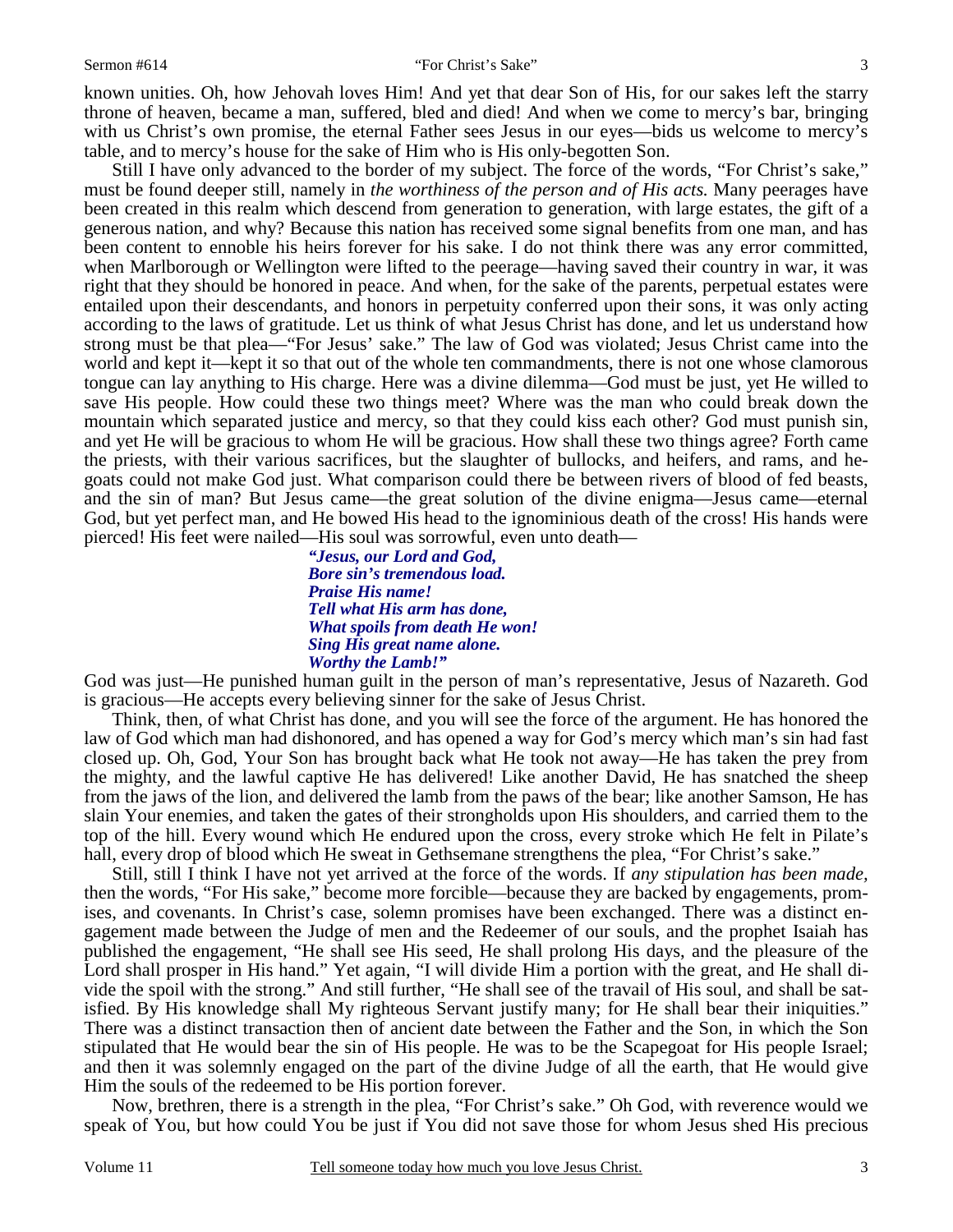blood? Beloved, we speak as unto honest men—would you, being men, first of all accept a surety and a substitute, and then expect the debtor to pay the debt himself? Look at human governments—if a man were drafted into the army, and should find a substitute, does the law afterwards seize the man himself? And shall God be less just than man? Shall the Supreme King of heaven be less just than the kings of earth? If Christ has paid my debt, God's justice cannot demand payment of me! It cannot expect the same debt to be paid twice. Justice cannot demand payment—

#### *"First at my bleeding surety's hands, And then again at mine."*

If Christ served in that dread warfare for me as my substitute, how can it be that after this I should myself be driven to the edge of the sword? Impossible! Beloved, see that scapegoat yonder? Israel's sins have been confessed upon it. The high priest has laid his hand on the victim's head, it is led away by the hand of a fit man; he sets it free; he watches it—it is out of sight. He climbs a rock, looks far away to the east, the west, the north, the south—he cannot see it. He waits awhile, looks with anxious eyes—it is gone! He comes back and tells the people of Israel that the sin has been typically carried away upon the scapegoat's head.

 Now, Christ is the fulfillment of the scapegoat. Our sins were laid on Him—He is gone—gone where? "You shall seek Me, but you shall not find Me," He says. He is gone into the desolate regions of the dead. The Scapegoat, Christ, has carried away into His own tomb, the sins of all His people forever. Now, was that a farce, or was it a reality? Did Christ take away sin, or not? If He did, then how can men be punished for sins which Jesus took away, for the sins for which Christ was punished? If He did not suffer for sin, then where is the deliverance for any soul born of Adam? Oh, you who receive general redemption, you know not what you receive! You, who talk of a universal atonement which does not make atonement for all sin, know not what you affirm! But we who speak of a special atonement made for every soul that ever has believed or ever shall believe—we speak of something sure, certain, worthy of the soul's resting itself upon—since it does save every soul for which it was offered up! There remains only one other thought upon this point. It tends very much to strengthen the plea, "For Christ's sake," if it is well known that *it is the desire of the person who the gift should be granted,* and if, especially, that desire has been and is earnestly expressed. Oh how glad we ought to be to think that Christ, when we plead His name, never tells us that we are going too far and taking liberties! No, beloved, if I anxiously ask for mercy, Christ has asked for mercy for me long ago! There is never a blessing for which a believer pleads, but Christ pleads for it, too! "He ever lives to make intercession for us." Our supplications become *His* supplications, and our desires, when excited of the Spirit, are *His* desires. In heaven He points to His wounds, the mementoes of His grief, and He cries—"Father, for My sake grant this favor to these poor undeserving ones; give them blessings as You would give Me blessings; be kind and gracious to them, as You would be kind and tender towards Me." This makes the plea omnipotent. It is not possible but that it should mightily prevail with God.

**2.** Pausing a minute, let us enumerate *some few other qualifications of this plea by way of comfort to trembling seekers.* This motive, we may observe, is with God *a standing motive;* it cannot change. Suppose, poor sinner, that God offered to forgive for your own sake. Then, if at one time you were penitent and broken-hearted, there would be hope for you; but at another time, you might be bemoaning the hardness of your heart, and powerlessness to repent, and then there would be no motive why God should bless you. But, you see, Christ is always as much worthy at one time as another, and therefore, God has the same reason for blessing you—a poor wandering soul today—as He can have had 20 years ago! And if you have grown gray in sin—if you have become like a dry piece of wood ready for the fire, yet this motive does not wear out, for it has the dew of its youth upon it. God, for Christ's sake, forgives little children, and for the same reason, He can forgive the man who has passed his threescore years and ten. As long as you are in this world, this is a standing reason for mercy.

Remember, again, that this is *a mighty reason.* It is not merely a reason why God should forgive little sins, or else it would be a slur upon Christ—as though He deserved but little. Can you tell how great your sin is? "Oh," you say, "it is high as heaven, it is deep as hell!" Now, can you tell how great Christ's worthiness is? I will tell you that His worthiness is deeper than hell can be, and higher than heaven itself. What if your sin could reach from east to west, and from the highest star to the depth of the abyss, yet the worthiness of Christ, is a fullness which fills all in all, and therefore it would cover all your sins! Your sins, like Egypt's hosts, are many and mighty—Christ's worthiness is like the flood of the Red Sea—able to drown the whole, so that, not one of their host shall be left; they shall sink into the bottom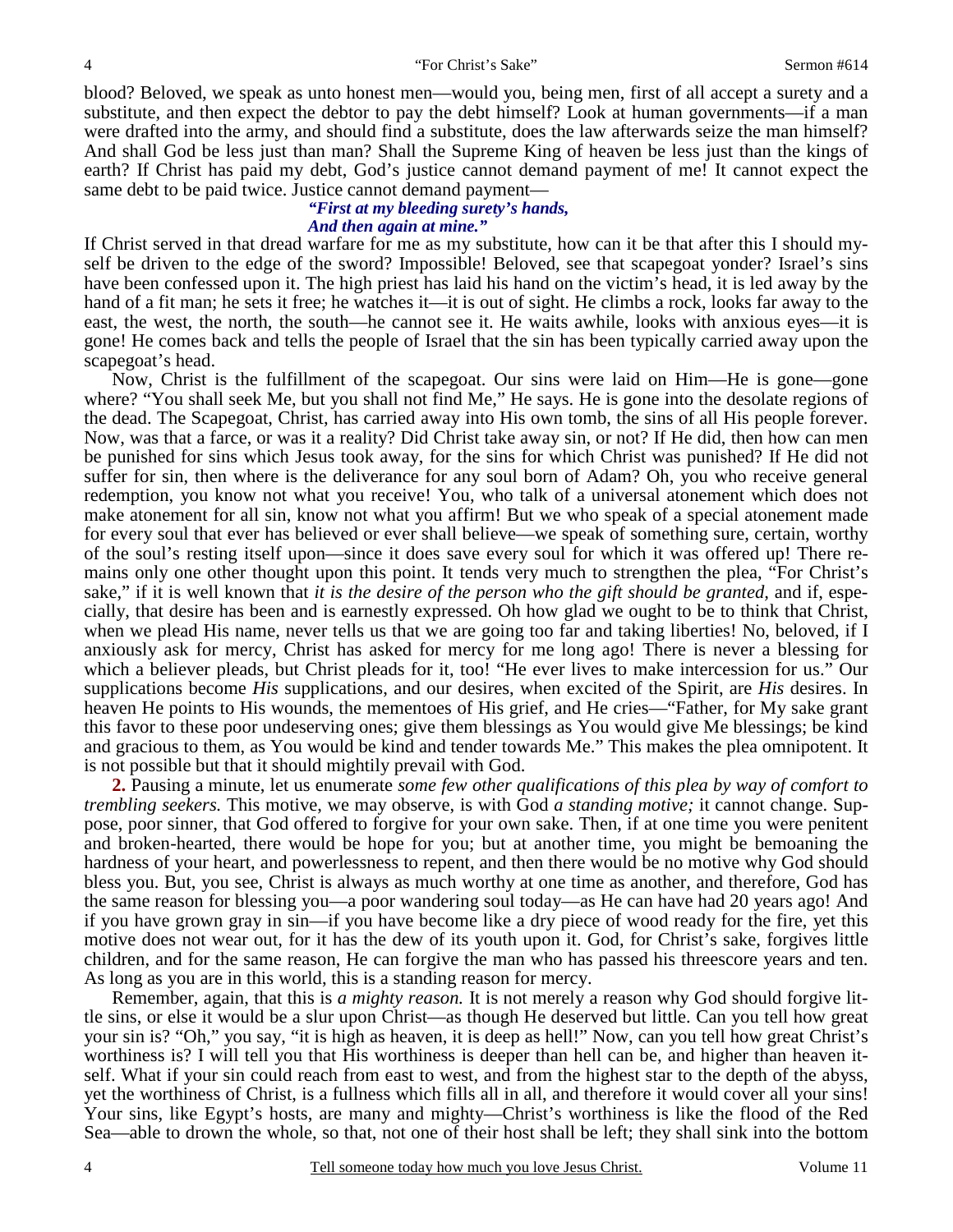#### Sermon #614 "For Christ's Sake"

like a stone. Your sins are like Noah's flood which drowned all mankind; Christ's worthiness is like Noah's ark which swims above the tide, and mounts higher as the flood grows deeper. The deeper your sin, the more is Christ's merit exalted above the heavens when Jehovah forgives you all your iniquities! Think not little of Christ! I would not have you think little of sin—but still think more of Christ. Sin is finite; it is the *creature's* act. Christ is infinite; He is omnipotent. Whatever then your sin may be, Christ is greater than your sin, and able to take it away.

 Then, brethren, it is a most *clear and satisfactory*—I was about to say most *reasonable reason*—a motive which appeals to your own common sense! Can you not already see how God can be gracious to you for Christ's sake? We have heard of persons who have given money to beggars, to the poor; not because they deserved it, but because they would commemorate some deserving friend. On a certain day in the year, our Horticultural Gardens are opened free to the public. Why, why should they be opened free? What has the public done? Nothing. They receive the gift in commemoration of the good Prince Albert. Is not that a sensible reason? Yes. Every day in the year, the gates of heaven are opened free to sinners. Why? For Jesus Christ's sake! Is this not a most fitting reason? If God would glorify His Son, how could He do better than by saying, "For the sake of My dear Son, set the pearly gates of heaven wide open, and admit His chosen ones. See these myriads of spirits—they are all admitted to their throne of immortal glory for the sake of My dear Son. They are happy, but they are happy for His sake. They are holy, but they are holy for His sake." Casting their crowns at His feet, they sing, "Worthy is the Lamb that was slain to receive power, and riches, and wisdom and strength, and honor, and glory, and blessing." You perceive at once that this reason appeals to common sense, and therefore I hope, dear Friends, you will lay hold of it.

Let me say, poor sinner, that it is a reason *applicable to your case.* If you can, think of any good and solid reason why God should forgive you! Turn them all over. You cannot see one! I know the time when I could not find half a reason why God should save me, but I could find 50,000 reasons why He should damn me! But when I see that, "For Christ's sake," O that is a reason; that is a *good* reason—it is a reason I can get hold of! Suppose me to be the blackest sinner out of hell, how it will glorify Christ if, for Christ's sake, the blackest sinner that ever lived should be snatched from hell and taken to heaven for His sake! Suppose I have been a blasphemer; unchaste; an adulterer; a murderer—what then? "For Christ's sake" the more sin I have, the more glorious will the merit of Christ seem to be, when, in opposition to all my unworthiness, it brings me pardon and eternal life, and takes me to the enjoyments of His right hand! Sinner, grasp this motive! I know where you have been—you have been raking about in that filthy dunghill of your own heart. You have been turning the filth over to find a jewel in it. You will never find one! The jewels which once belonged to mankind were all lost by our father, Adam. I know what you have been doing. You have been trying to be better in order to deserve well of God. Thus you thought you would manufacture a reason which should move the heart of God. Leave off this foolish work—come with nothing in your hands but Christ! When the Molossians were threatened by their king to be cut to pieces for their rebellion, they pleaded very hard, but no argument would touch his heart till, one day, one of their ambassadors saw his son in the palace. Catching him up in his arms, he took and laid him down before his father's feet, and said, "For your son's sake, have pity upon us." Now, do this, sinner—take Christ in your arms and say, "For Christ's sake." The whole heart of the gospel lies here. All true theology is comprehended in this, "For Christ's sake." Substitution—saving the guilty through the innocent. Substitution—blessing the unworthy through the worthy. Try this precious plea, poor soul, and I will guarantee you that, before long, you shall find peace with God if you can understand the power of this argument!

I may close these reflections by observing that this is *the only motive,* the only motive which can ever move the heart of God. You may cry as long as you will, reform as much as you please, pray as earnestly as you like—but the gate of heaven will never stir to your knocking till you plead, "For Jesus' sake!" There is the, "Open Sesame," which will make the gates of the city turn on their hinges; but if you have not this watchword, all your doings and almsgivings, and praying, and what not, will be but a heap of filth piled up against heaven's gate. Remember, "Other foundation can no man lay than that which is laid," and that, "There is none other name under heaven given among men, whereby we must be saved," but Jesus Christ, the righteous. Use that! Plead that, and you shall succeed with God!

**II.** "FOR CHRIST'S SAKE," IS THE BELIEVER'S GREAT MOTIVE FOR SERVICE. Two or three hints as to *what kind of service may be expected of us;* then *a little exhortation by way of stirring us up to do this service for Christ.*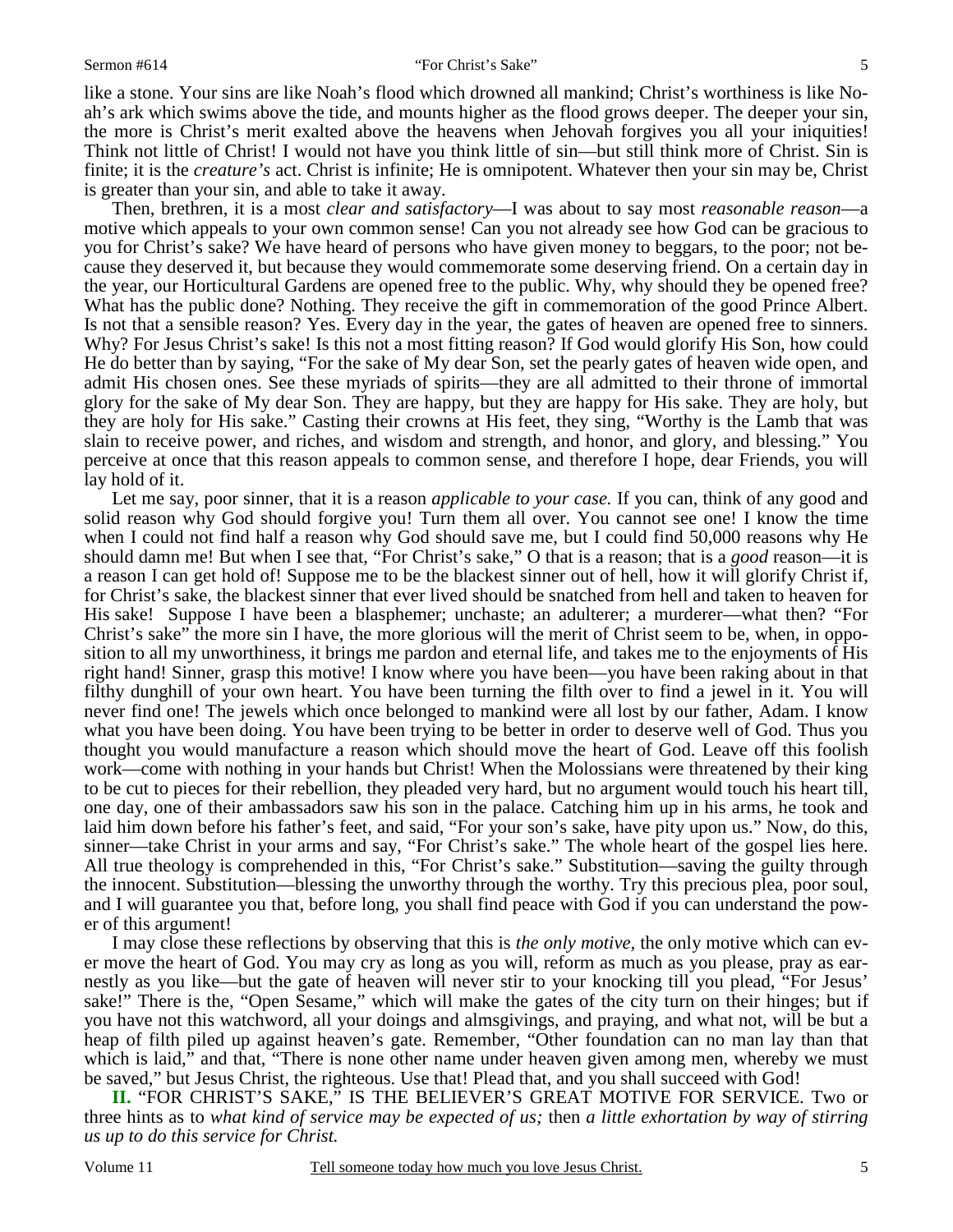**1.** We begin with a few hints as to what service is expected of us. One of the first things which every Christian should feel bound to do, "For Christ's sake," is to avenge His death. "Avenge His death?" asks one. "Upon whom?" Upon His murderers. "And who were they?" Our sins! Our SINS!—

# *"Each of our crimes became a nail,*

## *And unbelief the spear."*

The very thought of *sin* having put Jesus to death should make the Christian hate it with a terrible hatred. I do not wonder that the Highlanders bit their lips, and marched with awful determination and dread resolve of vengeance against the rebel Sepoys, when they remembered how the murdered women filled up the well of Cawnpore. Every man must have felt, then, that he was 20 men in one, for retribution, and when his arm smote, he wished to concentrate all the might of justice into each stroke of his sword. When I remember that my sins tore my Savior's body on the tree, took the crown from His head, and the comfort from His heart, and sent Him down into the shades of death—I vow revenge against them. "O sin! Happy shall he be who takes your little ones and dashes them against a stone!" Yes, doubly blessed is he who, like Samuel, shall hew the Agag of his sins in pieces before the Lord, and not spare so much as one single fault, or folly, or vice, because it slew the Savior! Be holy, be pure, be just—be you separate from sinners for Christ's sake!

 Then, next, the Christian is expected to *exalt his Master's name,* and to do much to honor His memory, for Christ's sake. You remember that queen, who, when her husband died, thought she could never honor him too much, and built a tomb so famous that though it was only named for him, it remains, to this day, the name of every splendid memorial—the mausoleum. Now let us feel that we cannot erect anything too famous for the honor of Christ—that our life will be well spent in making His name famous; let us pile up the unhewn stones of goodness, self-denial, kindness, virtue, grace—let us lay these one upon another, and build up a memorial for Jesus Christ so that whoever passes by may know that we have been with Jesus, and have learned of Him! Should we not, for His sake, care for the growth of His kingdom, and the welfare of His subjects? Ought we not to minister to the needs of His servants, and comfort the sorrows of His friends? If He has a poor brother anywhere, is it not at once an honor and a duty to aid him? As David cherished Mephibosheth, who was lame in his feet, for the sake of Jonathan, so should you and I look after every heavy-laden, faint-hearted Christian, for the sake of Jesus! Should we not be bearing one another's burdens because Christ bore our burdens; weeping with them who weep because Jesus wept; helping those who ask our help because God has laid help upon one that is mighty, even our Redeemer?

And above all, "For Jesus' sake," should be a motive to fill us with *intense sympathy with Him.* He has many sheep, and some of them are wandering—let us go after them, my brethren, for the Shepherd's sake. He has pieces of money which He has lost—let us sweep the house, and light our candle, and seek diligently till we find them, "For Jesus' sake." He has brethren who are playing the prodigal—let us seek to bring them back—"For Christ's sake." Let the soul of the poorest little street Arab; let the soul of the grossest scoundrel, and the most abandoned harlot, be very dear to us for Jesus' sake—let us care even for the obstinate and rebellious, for Jesus' sake. As you look at souls, imagine you see Jesus weeping over them; as you look at perishing sinners, imagine you see His blood spattered on them, and you will love them, "For Jesus' sake." Oh, brethren, you who are doing nothing for Christ—you who come here and listen to me, who sit at His table and take the bread and wine in remembrance of Him—what will you do when your Master comes, and you have to confess that you did *nothing* for Him, that your love was of such a sort that you never showed it—you talked of it—but you never gave to His cause, you never worked for His name? Away with such love as that! What do men think of it—a love that never shows itself in action? Why, they say, "Open rebuke is better than secret love of that kind." You had better have rebuked Christ than to have had a sneaking, miserable, untrue, unloving love to Him—a love so weak that it was never powerful enough to actuate you to a single deed of self-denial, of generosity, of heroism, or zeal! Oh, brethren, let it not be so with us any longer, but let us seek, by God's grace, that "For Jesus' sake," we may have a sympathy with Him in yearning over the souls of men, and endeavoring to bring them to a knowledge of His salvation!

**2.** *A few words, lastly, by way of exhortation* on this point, and I will not weary your attention by longer talk. Clear as the sound of a trumpet startling men from slumber, and bewitching as the sound of martial music to the soldier when he marches to the conflict, ought to be the matchless melody of this word, "For Christ's sake." It ought to make men perform deeds which should fit them to rank with angels; it ought to bring out of every regenerate man, more than was ever forced from manhood by any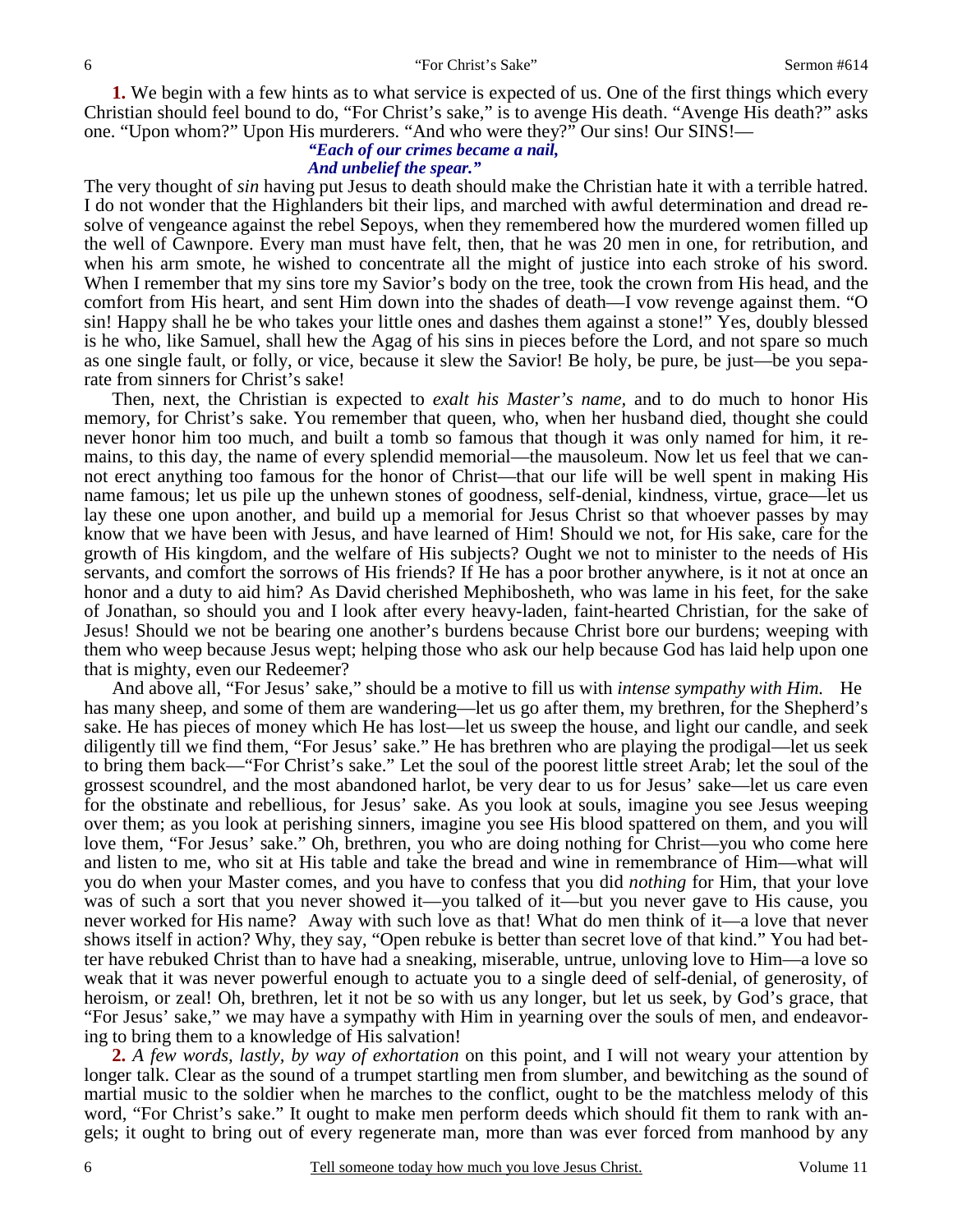other word, let it have what charm it might; it ought to make the least among us valiant as David, and David as the servant of the Lord. Think, my brethren, what mighty wonders other words have worked. *For philosophy's sake* what have men not suffered? They have wasted their health over unhealthy furnaces, breathing noxious gases; they have worn out their days and their nights burning the midnight oil; they have spent their last farthing to acquire the secrets of nature! They have beggared themselves and their families, to unravel mysteries which have brought no more substantial reward, than the honor of learned approval and conscious power. The martyrs of science are innumerable. If someone would write their story, it would make a bright page in human history. Think again of what men have done *for discovery's sake* by way of traveling. Take down the books of modern travelers, and you will be astounded at their zeal, their courage, and unselfishness! They have mocked the fever, have laughed at death, have left friends, and kindred, and the comfort of home; they have gone to inhospitable climates among more inhospitable men, have wandered about in weariness, wet with the rain, frozen with the cold, or burnt up with the heat! They have gone hungry, and thirsty, sick and weary—have journeyed on and on to find the source of a river or a passage through a frozen strait! When I think of such expeditions as those of Ross and Franklin, I marvel at, and reverence the endurance of humanity; how these bold men have braved old Boreas in his own ice-palace, and faced grim desolation in its own domain! The text, "Quit

you like men," gets a new emphasis when we think of these conquerors of famine, and cold and peril; and shall the inquisitiveness of mankind prove a stronger motive than God-given love to Jesus? If so, shame upon us! Think, again, of what men have done *for false religion's sake!* In years gone by the scimitar flashed from the Arab's sheath and the Arab's eyes flashed fire at the very name of Mohammed! For the one

dogma, "God is God, and Mohammed is his Prophet," blood flowed in rivers, and fields were strewn with the slain, rejoicing to be slain because they dreamed that Paradise was to be found under the shadow of swords! Think how the heathen cast themselves before the car of Juggernaut to be crushed into a hideous mass of mangled flesh, and broken bones, and oozing blood for their god's sake! Their filthy, horrid god's sake! How many have given themselves to die by Gunga's stream? How many a woman has gone up to the funeral pile and thrown herself upon her husband's dead body, giving herself an offering to her cruel gods? I know not, what men have *not* suffered for the horrid deities, which they have chosen for themselves! Martyrs to fanaticism and deception are not a few, and shall the truth of God find us unready and unwilling to run risks for its sake?

Review, my brethren, *the heroic struggles of the Lord's people,* and here we turn to the brightest page of the world's annals! Think of the suffering of God's people through the Maccabean war! How marvelous was their courage when Antiochus Epiphanes took the feeblest among the Jews, to force them to break the law, and found himself weak as water, before their dauntless resolve! Aged women and feeble children overcame the tyrant. Their tongues were torn out; they were sawn asunder; they were broiled on the fire; they were pierced with knives—but no kind of torture could subdue the indomitable spirit of God's chosen people! Think of the Christian heroism of the first centuries; remember Blandina tossed upon the horns of bulls and set in a red-hot iron chair; think of the martyrs given up to the lions in the amphitheatre amidst the reviling of the Roman mob—dragged to their death at the heels of wild horses, or, like Marcus Arethusa, smeared with honey and stung to death by bees; and yet in which case did the enemy triumph? In none! They were more than conquerors through Him who loved them! And why? Because they did it all, "For Christ's sake," and Christ's sake alone! Think of the cruelty which stained the snows of the Switzer's Alps, and the grass of Piedmont's Valleys blood-red with the murdered Waldenses and Albigenses, and honor the heroism of those who, in their deaths, counted not their lives dear to them "For Christ's sake." Walk this afternoon to your own Smithfield, and stand upon the sacred spot where the martyrs leaped into their chariot of fire, leaving their ashes on the ground, "For Jesus' sake!" In Edinburgh, stand on the well-known stones consecrated with covenanting gore, where the axe and the hangman set free the spirits of men who rejoiced to suffer for Christ's sake! Remember those fugitives, for Christ's sake, "meeting in the glens and crags of Scotia's every hill." They were daunted by nothing—they dared everything "For Christ's sake."

Think, too, of what missionaries have done, "For Christ's sake." With no weapon but the Bible, they have landed among cannibals, and have subdued them to the power of the gospel; with no hope of gain except in the reward which the Lord has reserved for every faithful one, they have gone where the most enterprising trader dared not go, passed through barriers impenetrable to the courage of men who sought after gold—but to be pierced by men who sought after souls. Think of the Moravians, first and choicest